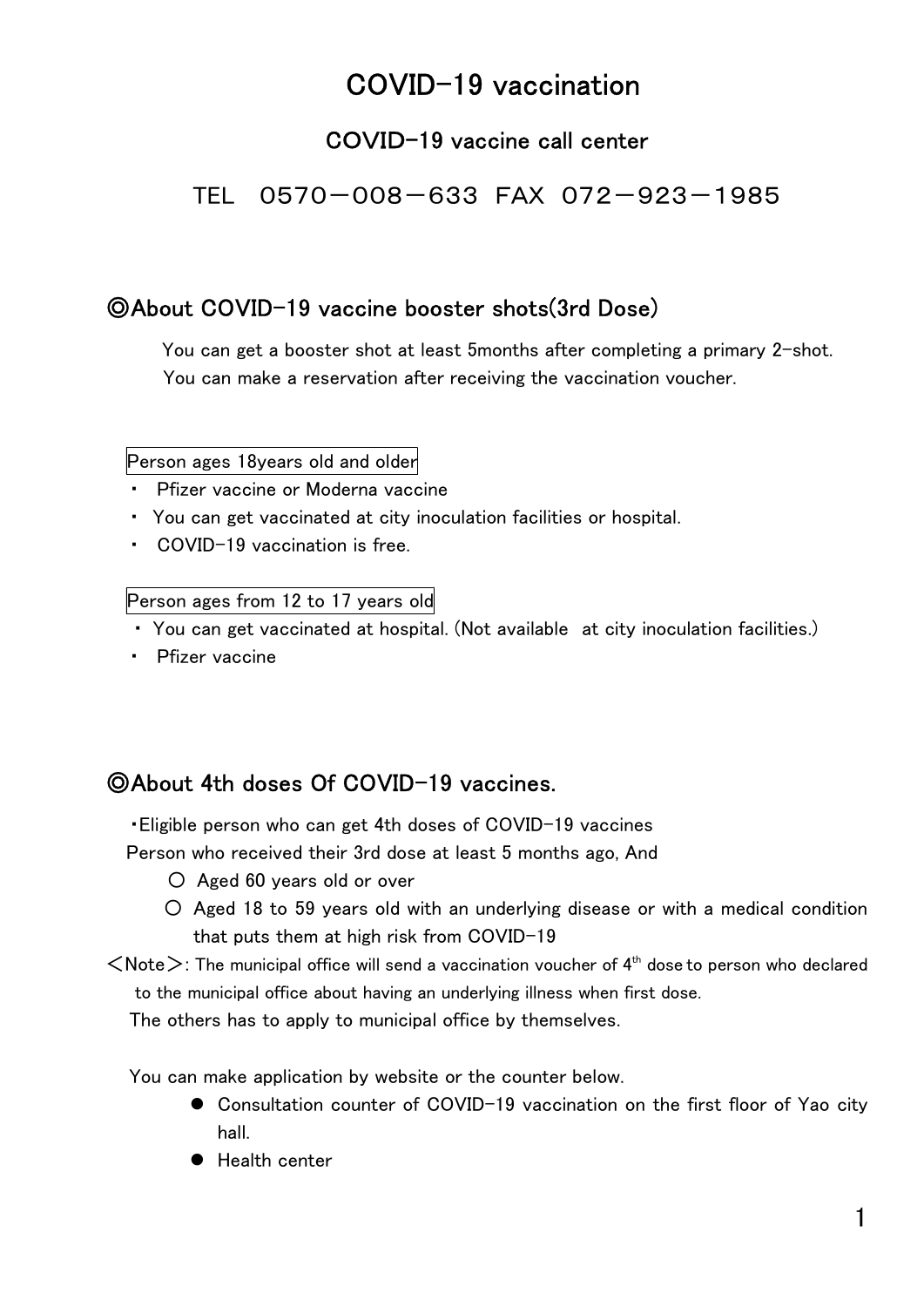- **•** Branch office of Yao City Hall
- $\bullet$  Midorigaoka community center
- Katsura human right community center, Yasunaka human right community center
- ・If you don't know you can receive the fourth dose or not, please ask to the doctor you usually see.
- ・ Pfizer or Moderna vaccine
- ・ You can get vaccinated at city inoculation facilities or hospital.
- ・ COVID-19 vaccination is free.

#### ◎1st or 2nd dose of COVID-19 vaccination

Those who have not received first or second vaccination can receive it at the hospital. Please check the hospital list below and make a reservation.

#### ◎About vaccine location and reservation

(Please make a reservation after receiving the vaccination voucher.)

#### 〇City inoculation facilities

※The Moderna vaccine is used for City mass inoculation.

#### ※Map is on the page 5.

You can make a reservation by telephone(0570-008-633) or website.

#### Gymnasium"WING"

Vaccination day started from Friday, April 1st.

#### 〇 Vaccination at hospital

・Pfizer or Moderna vaccine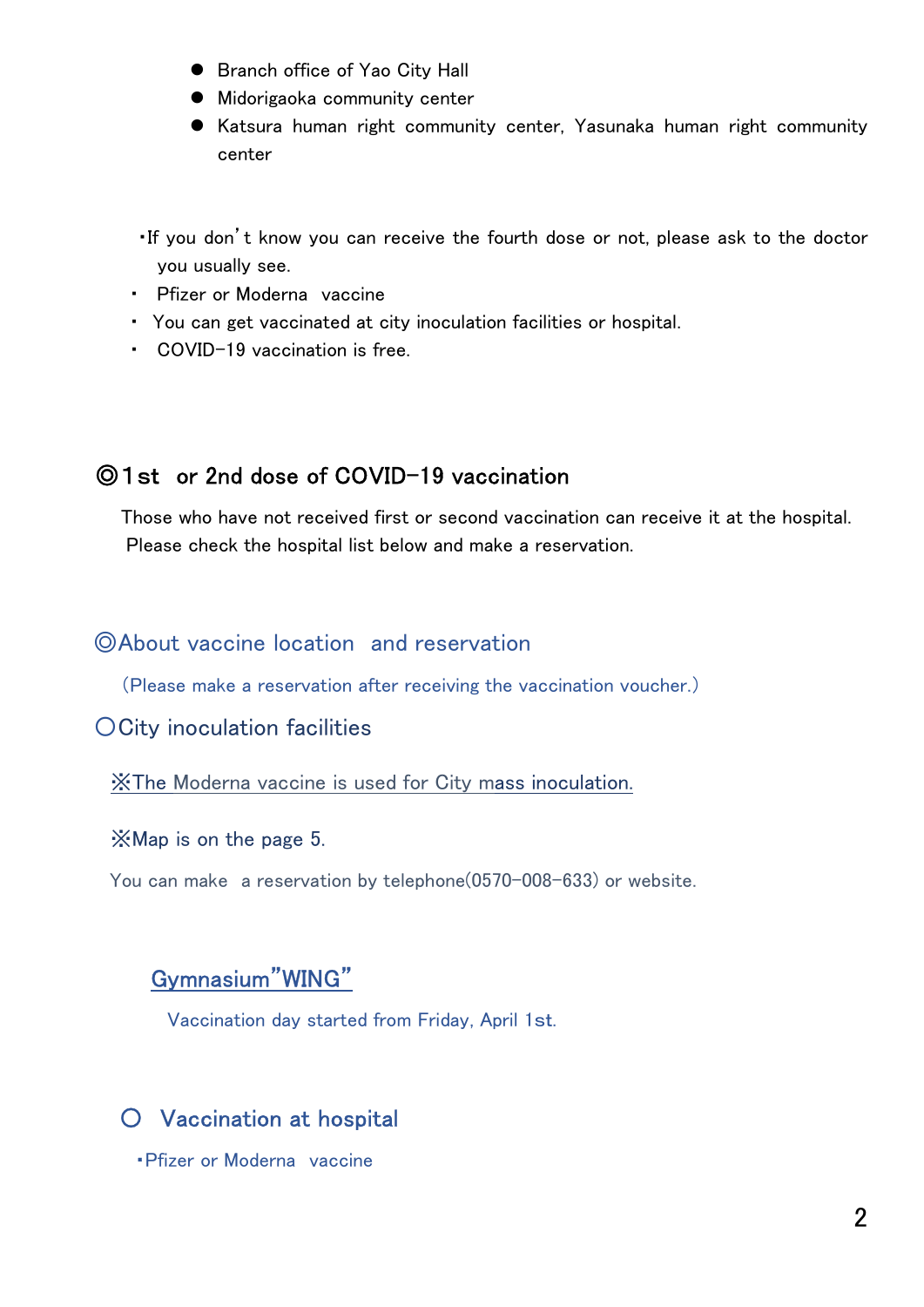・You can check information about where vaccination hospital at the flyer enclosed with the vaccination voucher or hospital list below(page 6).

Yao city hall will send taxi ticket to those who are certified as requiring help or longterm care.

#### About taxi ticket

Yao city hall will send taxi ticket to those who are certified as requiring help or longterm care.

# ◎Let's continue infection prevention.

Please be sure to wear mask. Wash hands and disinfect your hands. Please practice social distancing, Ventilate.

## ◎Inquiry

Yao City

## 〇Coronavirus disease consultation

Yao City COVID-19 Diagnosis Consultation Center

TEL 072-994-0668 【Reception time】 Weekdays 8:45 am to 5:15 pm ※ In case of time other than the above, please call 050-3531-4455.

## 〇Consultations about COVID-19 vaccination and reservation of city

#### inoculation facilities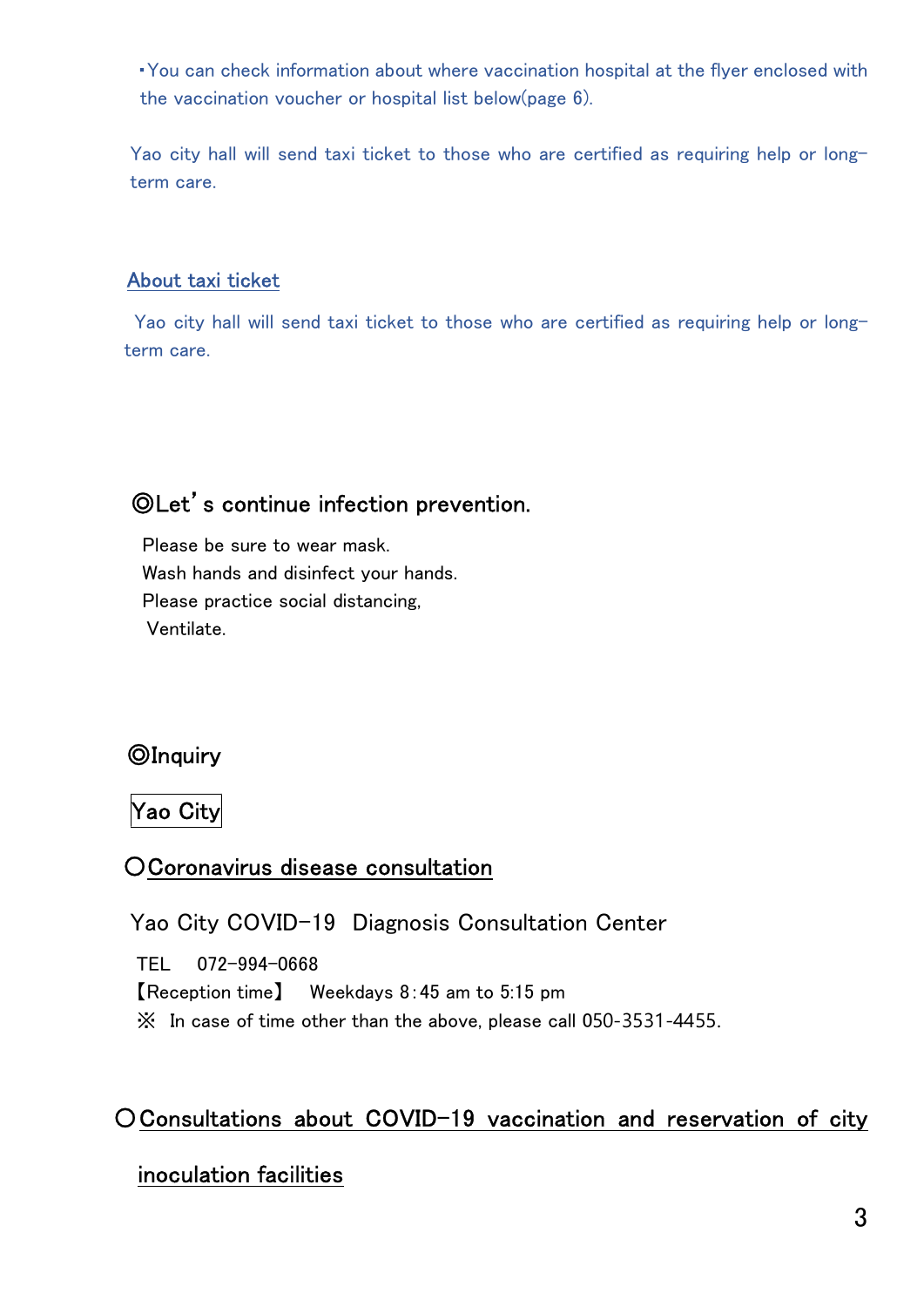COVID-19 vaccination call center in Yao city.

TEL 0570-008-633 FAX 072-923-1985 【Reception time】 From 9am to 5 pm ※Open all year round

#### Ministry of Health, Labour and Welfare

(You can consult in English. You can't make a reservation.)

#### 〇Coronavirus disease consultation

#### Coronavirus disease consultation service

TEL 0120-565653(free-call)

# 〇Consultations about COVID-19 vaccination

## COVID-19 vaccine consultation call center

TEL 0120-761770(free-call) 【Reception time】open all year-round English ➡ From 9am to 9pm

## 〇Consultation about vaccine side effects and reactions

## Osaka Prefecture COVID-19 vaccine specialized consultation service

TEL 06-6635-2047/0570-012-336 FAX 06-6641-0072 【Reception time】 open all year-round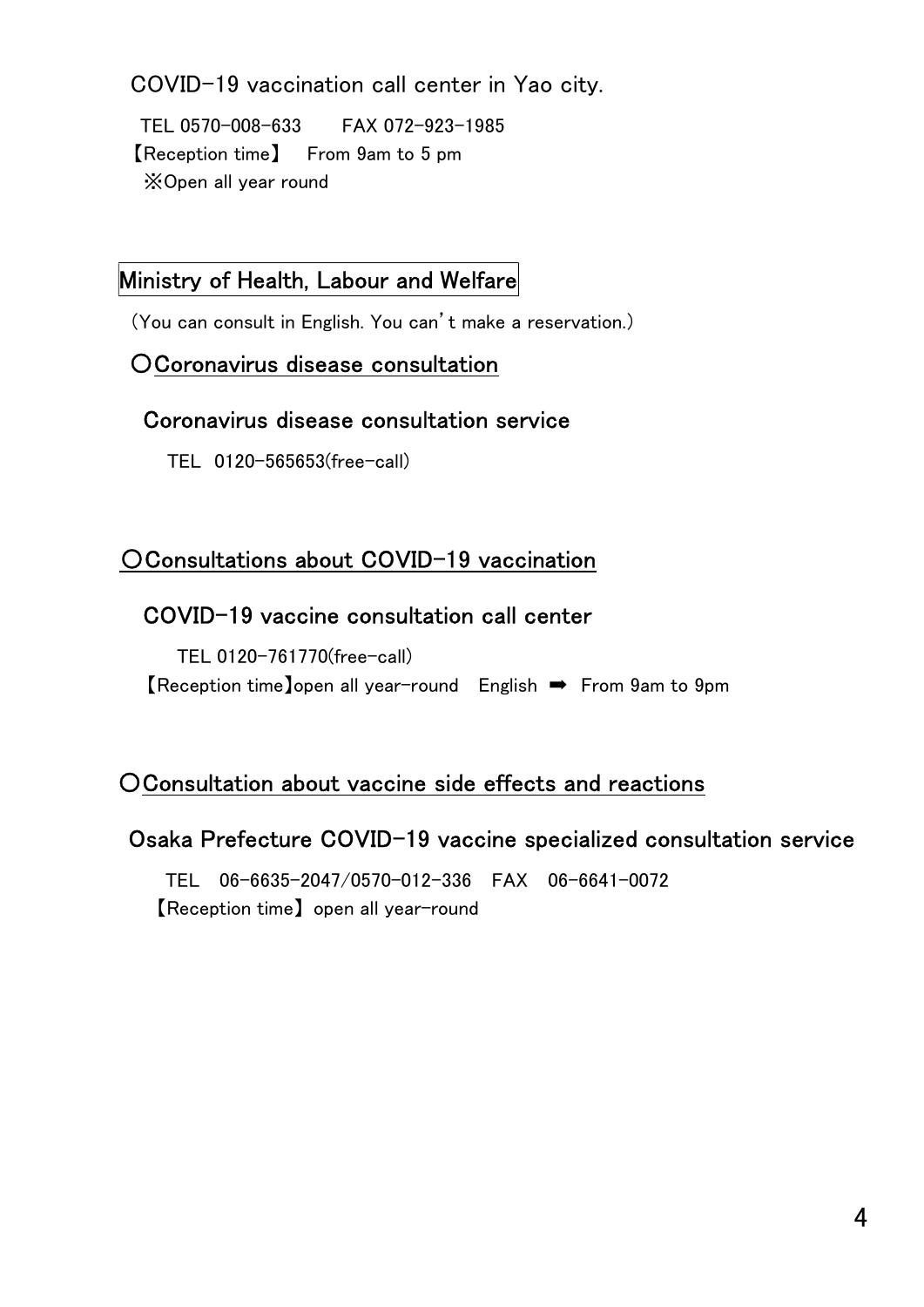#### <集団接種会場への行き方> しゅうだん せっしゅ かいじょう い かた

や お し り つ そうごう う い ん ぐ たい<u>くかん。ういんぐ</u><br>体育館「ウイング」 八尾 市立 総合 」 至 中央環状線 かわちやまもと 山本 八尾 中河内 市役所 府民センター 至中央環状線 銀行 至外環状線 小阪合町1 ●八尾小学校 青山町交差点 五月橋交差点 ● 小阪合テニス場 ●八尾高校 ●農協会館 Ñ 丁<br>T●八尾警察署丁 体育館 高美中学校● バ コンビニ 青山町<br>4丁目  $\bullet$ 山本球場 やお Ŧ. やまもときゅうじょう 税務署● 【尾 たかやす 至国道25号線  $\mathbf{r}$ 

<sub>ばしょ</sub> ゃぁし<sub>あやまょう</sub><br>場所 : 八尾市青山町3-5-24

と ほ<br>**徒歩** :

近鉄 きんてつ 大阪 おおさか 線 せんの河内 か わ ち 山本駅 やまもとえき からおよそ 15分 ふん 、または高安 たかやす 駅 えき からおよそ 15分 ふん

バス :

<u>おおお。まいてっちょまえ。</u> ↓まぇま のり、「ゃぉもううないいかんまぇ<br>大阪バス近鉄八尾駅前⇔JR志紀駅に乗り、「八尾総合体育館前(ウイン グ)」で降 お りる。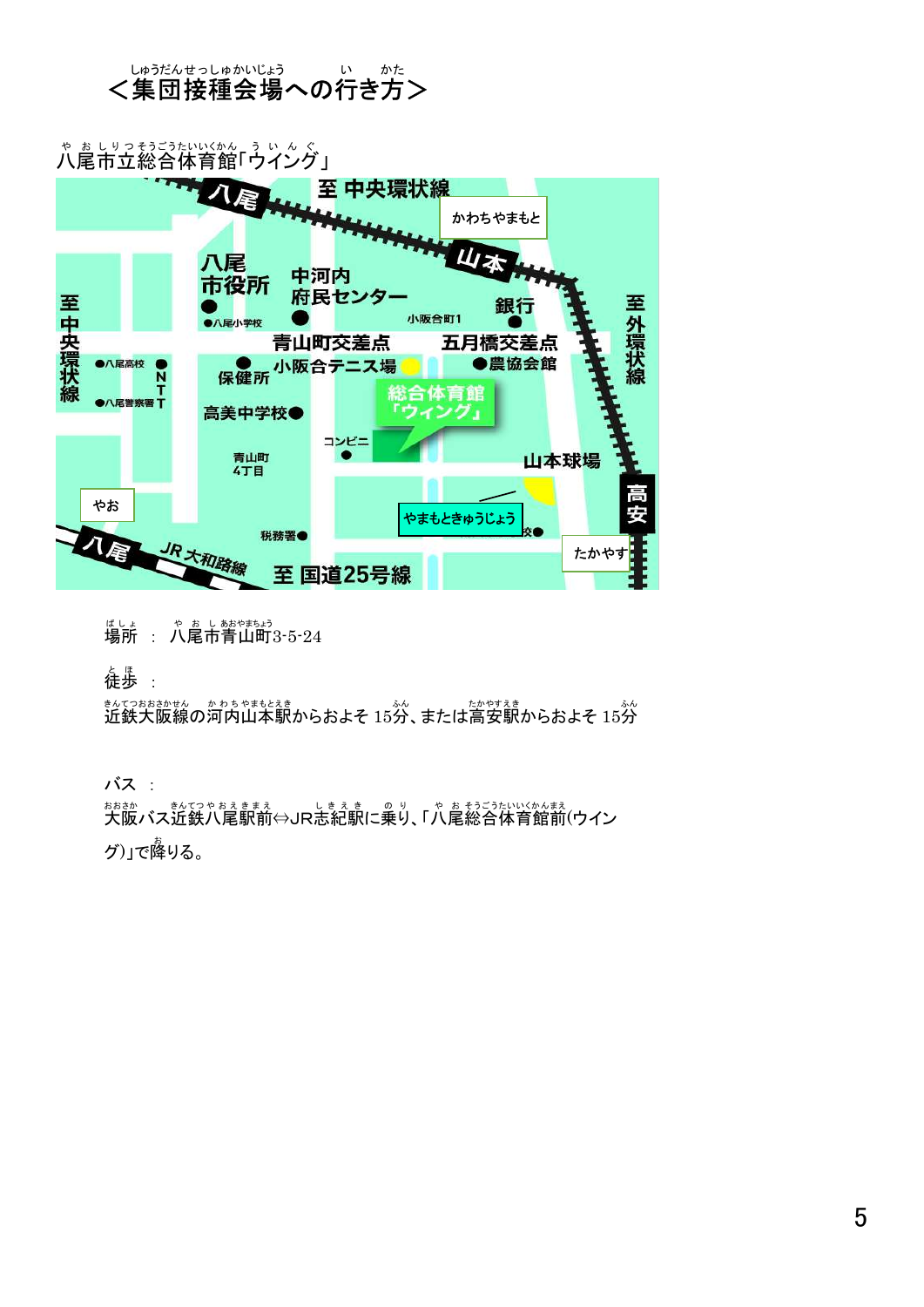# だれでも新塑コロナワクチンを淫射できる病院リスト

(令和 れ い わ ねんが? にちじてん<br>**4年6月2日時点)** じ て ん )

よやく びょういん ちょくせつれんらく<br>予約は、病 院 へ 直 接 連絡してください。

※○:空きあり △:空きあとわずか ×:空きなし(もしキャンセルあれば予約できる。)

取 と り 扱 あつか いワクチンは、 :ファイザー社 し ゃ :モデルナ社 し ゃ です。

| びょういん なまえ<br>病院の名前                       | 1·2かいめ                    | 3·4回目              |                                                   | ワクチン種類 |      |                                         |                                                                                                                                                                          |
|------------------------------------------|---------------------------|--------------------|---------------------------------------------------|--------|------|-----------------------------------------|--------------------------------------------------------------------------------------------------------------------------------------------------------------------------|
| (あいうえお<br>"顺)                            | $1.2$ 回目<br>できます          | できます               | まゃくほうほう                                           | ファイサ゛  | モデルナ | ば場<br>端                                 | その他                                                                                                                                                                      |
| あかねクリニック                                 | O                         | $\Omega$           | 080-9456-5774<br>080-9456-5786<br><u>WEB予約サイト</u> |        |      | <sub>技品誌</sub><br><b>末広町</b><br>5       | インターネット予約できます                                                                                                                                                            |
| ぃぐち<br>井口クリニック                           | O                         | O                  | 072-991-6006                                      |        |      | <sub>きたほんまち</sub><br>北本町<br>3           | さいじょう たいしょう<br>16歳以上が対象                                                                                                                                                  |
| いがき<br>石垣クリニック                           | O                         | O                  | 072-991-2922<br>072-991-3398                      |        |      | ゕすがちょう<br>春日町<br>1                      |                                                                                                                                                                          |
| いいかいもう。<br>ックス                           | $\boldsymbol{\mathsf{x}}$ | $\Omega$           | 072-948-0708                                      |        |      | 。<br>沼1                                 | 予約のみ。定員になったら<br>終わります。                                                                                                                                                   |
| いずい医院                                    | O                         | O                  | $06 - 6701 - 5511$                                |        |      | たけふちにし<br>竹渕西<br>3                      |                                                                                                                                                                          |
| おかもとクリニッ<br>ク                            | ∩                         | O                  | 072-997-2350                                      |        |      | やまもとちょう<br>山本町<br><sup>みなみ</sup><br>南 1 | < <sub>ゎ</sub><br>詳しくはホームページへ                                                                                                                                            |
| かまざわ耳鼻<br>いんこうか<br>咽喉科                   | ∩                         | O                  | 072-943-1787                                      |        |      | しきちょう<br>志紀町<br>$\mathbf{1}$            |                                                                                                                                                                          |
| きしまちゅうおう<br>貴島中 央<br>びょういん<br><b>病</b> 院 | $\boldsymbol{\mathsf{x}}$ | $\left( \ \right)$ | 090-4285-1884                                     |        |      | まつやままち<br>松山町<br>$\mathbf{1}$           | ょゃくじゕん へいじっ じっし じ<br>予約時間:平日10時~12時 13<br>じ<br>じ<br>時~15時<br>よやく せんようでんわばんごう<br>予約は専用電話番号だけ<br>せっしゅ び<br>接種日:<br>まいしゅうか ようび きんようび<br>毎 週 火曜日 金曜日<br>じ じ ふん<br>14時~16時15分 |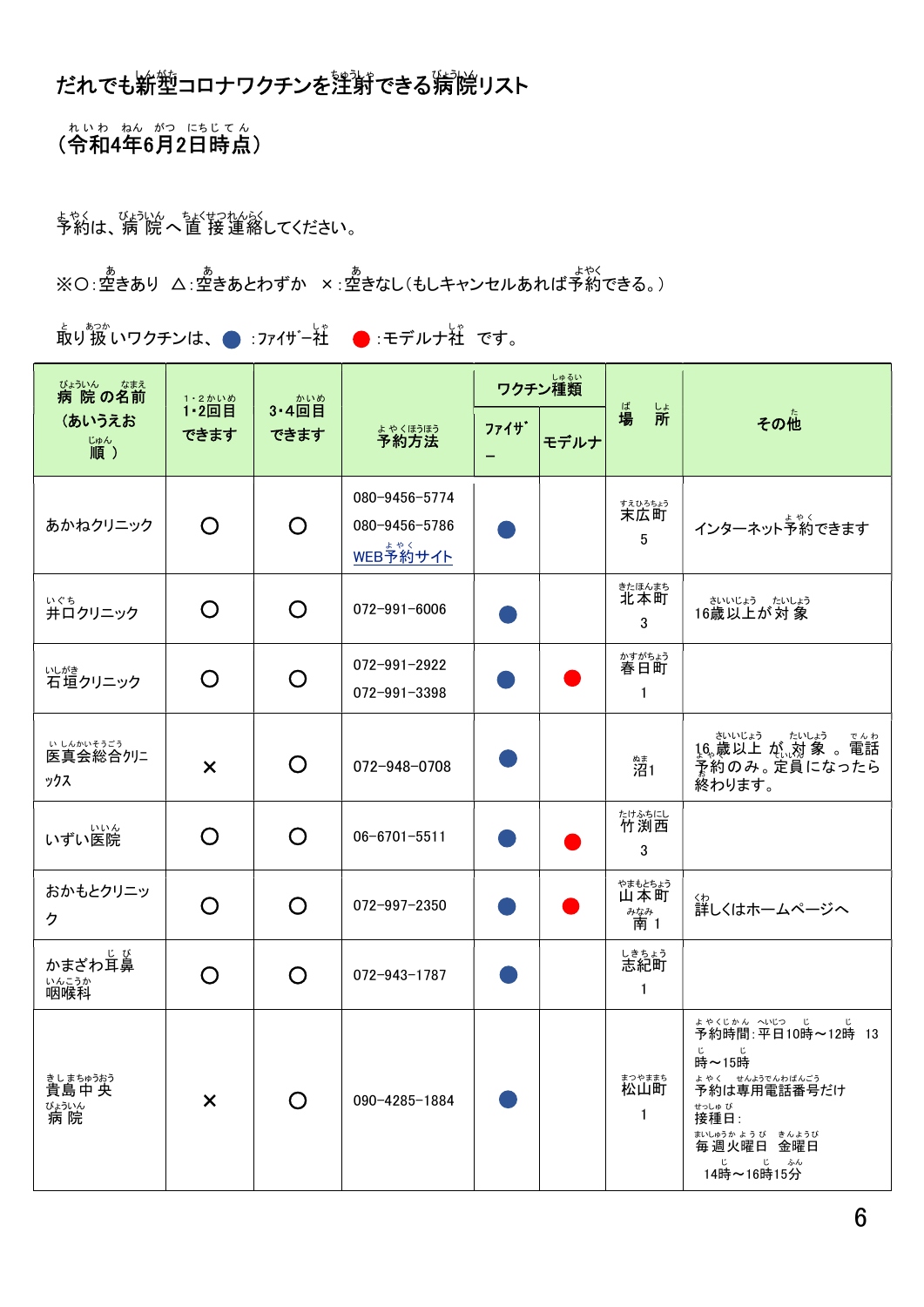| <sub>きたがわせいけい げ か<br/>北川整形外科</sub><br>クリニック          | ◯                         | O        | 072-923-8141 |  | やまもとちょう<br>山本町<br><sup>みなみ</sup><br>南 1      |                                                                                                                                                                                                                             |
|------------------------------------------------------|---------------------------|----------|--------------|--|----------------------------------------------|-----------------------------------------------------------------------------------------------------------------------------------------------------------------------------------------------------------------------------|
| <sub>こうせいかいだいいち</sub><br>厚生会第一<br>びょういん<br><b>病院</b> | $\boldsymbol{\mathsf{x}}$ | O        | 072-992-7055 |  | <sub>にしき</sub><br>西木の<br><sub>もと</sub><br>本1 | ょゃくじかん へいじつ9 じ<br>予約時間 : 平日9時から<br><sub>ていん</sub><br>定員になったら終わります                                                                                                                                                           |
| 。。。。。。。<br>阪本医院                                      | O                         | O        | 072-941-3222 |  | おおあざ<br>大字<br>**たけ<br>山畑5                    |                                                                                                                                                                                                                             |
| しおたせいけい げ か<br>塩田整形外科                                | O                         | O        | 072-992-8218 |  | <sub>登ない</sub><br>荘内<br><sub>ちょう</sub><br>町1 |                                                                                                                                                                                                                             |
| しろばとクリニッ<br>ク                                        | ∩                         | O        | WEB予約サイト     |  | ひかりちょう<br>光町<br>1                            | ィンターネット予約のみ                                                                                                                                                                                                                 |
| たまだ<br>玉田クリニック                                       | O                         | O        | 072-925-2013 |  | みなみほん<br>南本<br>まち<br>町1                      |                                                                                                                                                                                                                             |
| とくだしんりょうじょ<br>徳田診療所                                  | O                         | O        | 072-996-2811 |  | <sub>かしむらちょう</sub><br><b>柏村町</b><br>4        |                                                                                                                                                                                                                             |
| なかたに<br>中谷クリニック                                      | $\bigcap$                 | O        | 072-993-5585 |  | ゃ。<br>八尾木<br>託3                              | まゃく、 <sub>び</sub> いん<br>予約は病院に来てください。<br><sub>せっしゅけん</sub><br>接種券があればいつでも<br>OK<br><sub>うけっけじかん しんをつじかんない</sub><br>受付時間:診察時間内であ<br>ればいつでもOK<br>また、ご家族による代理予約<br><b><i><u>tok</u></i></b><br>※1・2回目接種をしたい人も<br>よやく<br>予約できます |
| はんだ<br>半田クリニック                                       | O                         | O        | 072-949-1597 |  | わかばやしちょう<br>若林町<br>1                         | モデルナの日は決まってい<br>ます                                                                                                                                                                                                          |
| まっ <sub>だ</sub><br>松田クリニック                           | $\Omega$                  | O        | 072-997-1234 |  | <sub>にやまもとちょう</sub><br>西山本町<br>$\mathbf{1}$  |                                                                                                                                                                                                                             |
| まっもと<br>松本クリニック                                      | O                         | O        | 072-970-6421 |  | みなみほん<br>南 本<br>まち<br>町4                     | ょゃくじゕん じ じ<br>予約時間:15時~16時<br><sub>げつょうび</sub> どょうび<br>(月曜日~土曜日)                                                                                                                                                            |
| <sub>にゅうせん</sub><br>みちした 乳 腺<br>クリニック                |                           | $\Omega$ | 072-975-6003 |  | ぁとべ<br>跡部<br><sub>またの町</sub><br>3            |                                                                                                                                                                                                                             |